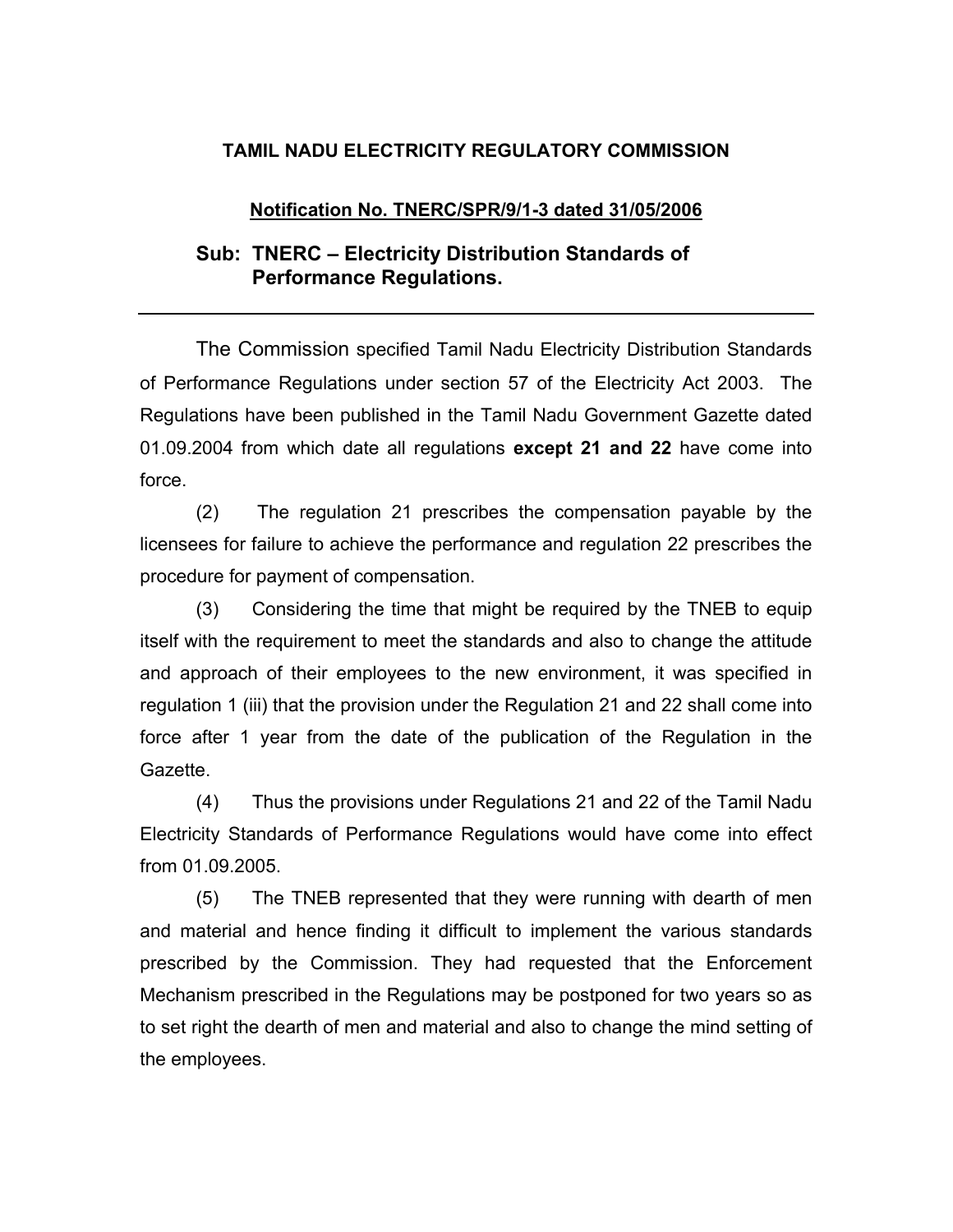(6) The TNEB also made a presentation before the Commission on the measures taken by them to achieve the standards of performance.

(7) The Commission considered the request of the TNEB and approved to extend the period specified in clause (iii) of Regulation 1 by nine months so that the provision of Regulations 21 and 22 shall come into effect from 01.06.2006 subject to the condition that the TNEB submit an action plan with milestone to achieve the standards, etc.

(8) The postponement of Enforcement Mechanism upto 31.5.2006 was notified on 31.08.2005.

(9) Now, the TNEB in their letter dated 26.5.2006 have stated the following:

- (a) The TNEB is currently facing huge load growth beyond the expectation warranting vast improvement to the existing infrastructure.
- (b) Improvement / new work, etc. could not be taken up as planned as it is based on the availability of the line clearance of 110 KV / 230 KV lines, which could be availed only without any interruption to the consumer.
- (c) Road cutting approval on newly laid roads for laying of cables takes long time as such approval is given after one year period time.
- (d) The amendment to the time schedules in the Standards of Performance Regulations proposed by the TNEB is to be considered by the Commission.
- (e) The TNEB have been facing calamities like tsunami, flood and vagaries of summer.
- (f) The consumers are adding more unlimited and unintimated loads.